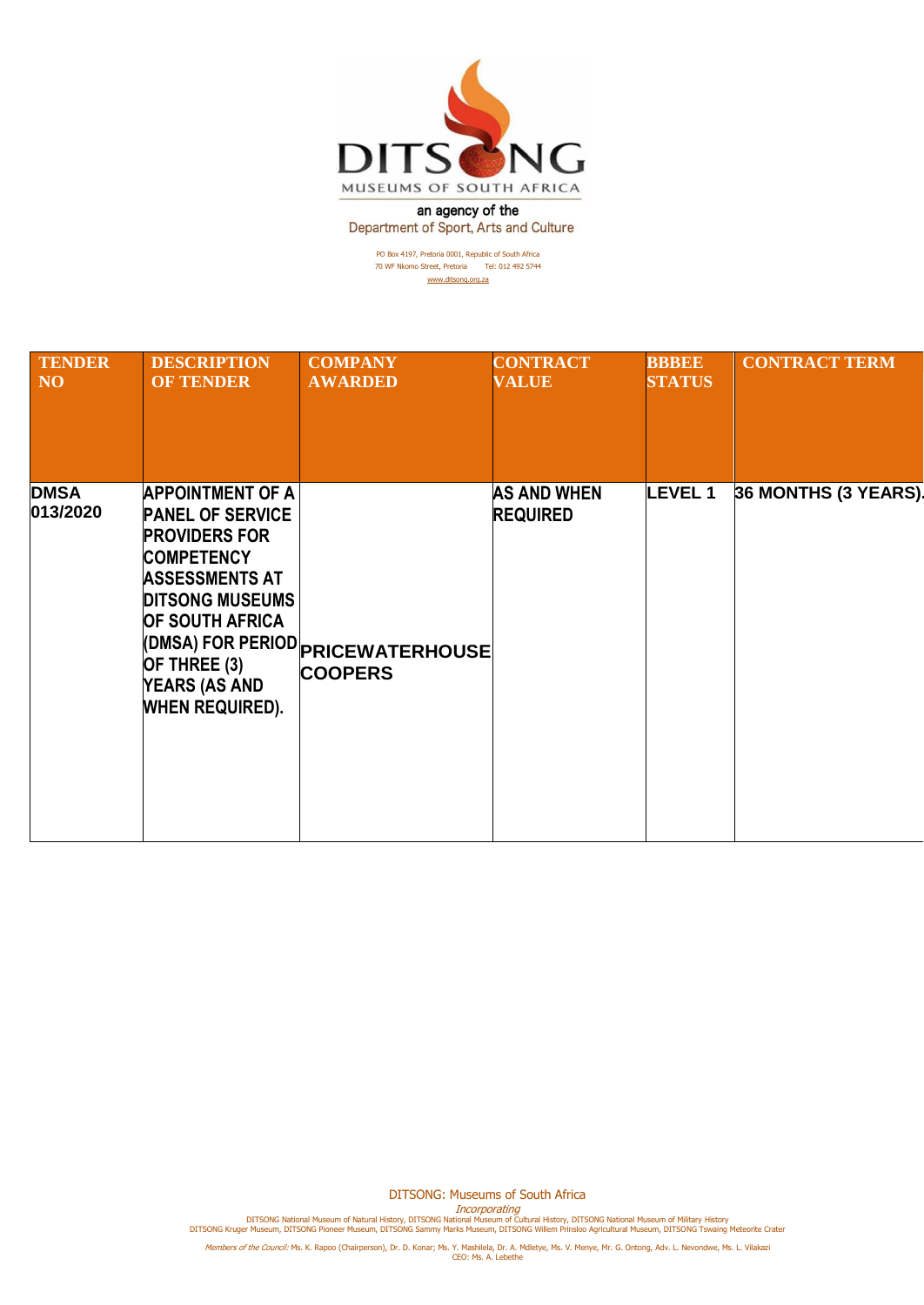| <b>DMSA</b><br>013/2020 | <b>APPOINTMENT OF A</b><br><b>PANEL OF SERVICE</b><br><b>PROVIDERS FOR</b><br><b>COMPETENCY</b><br><b>ASSESSMENTS AT</b><br><b>DITSONG MUSEUMS</b><br><b>OF SOUTH AFRICA</b><br>OF THREE (3)<br><b>YEARS (AS AND</b><br><b>WHEN REQUIRED).</b>                                  | (DMSA) FOR PERIOD THE TALENT HUB<br><b>INTERNATIONAL</b> | <b>AS AND WHEN</b><br><b>REQUIRED</b> | <b>LEVEL 4</b> | 36 MONTHS (3 YEARS). |
|-------------------------|---------------------------------------------------------------------------------------------------------------------------------------------------------------------------------------------------------------------------------------------------------------------------------|----------------------------------------------------------|---------------------------------------|----------------|----------------------|
| <b>DMSA</b><br>013/2020 | <b>APPOINTMENT OF A</b><br><b>PANEL OF SERVICE</b><br><b>PROVIDERS FOR</b><br><b>COMPETENCY</b><br><b>ASSESSMENTS AT</b><br><b>DITSONG MUSEUMS</b><br><b>OF SOUTH AFRICA</b><br>(DMSA) FOR PERIOD LITHA LETHU<br>OF THREE (3)<br><b>YEARS (AS AND</b><br><b>WHEN REQUIRED).</b> | <b>MANAGEMENT</b><br><b>SOLUTIONS</b>                    | <b>AS AND WHEN</b><br><b>REQUIRED</b> | <b>LEVEL1</b>  | 36 MONTHS (3 YEARS). |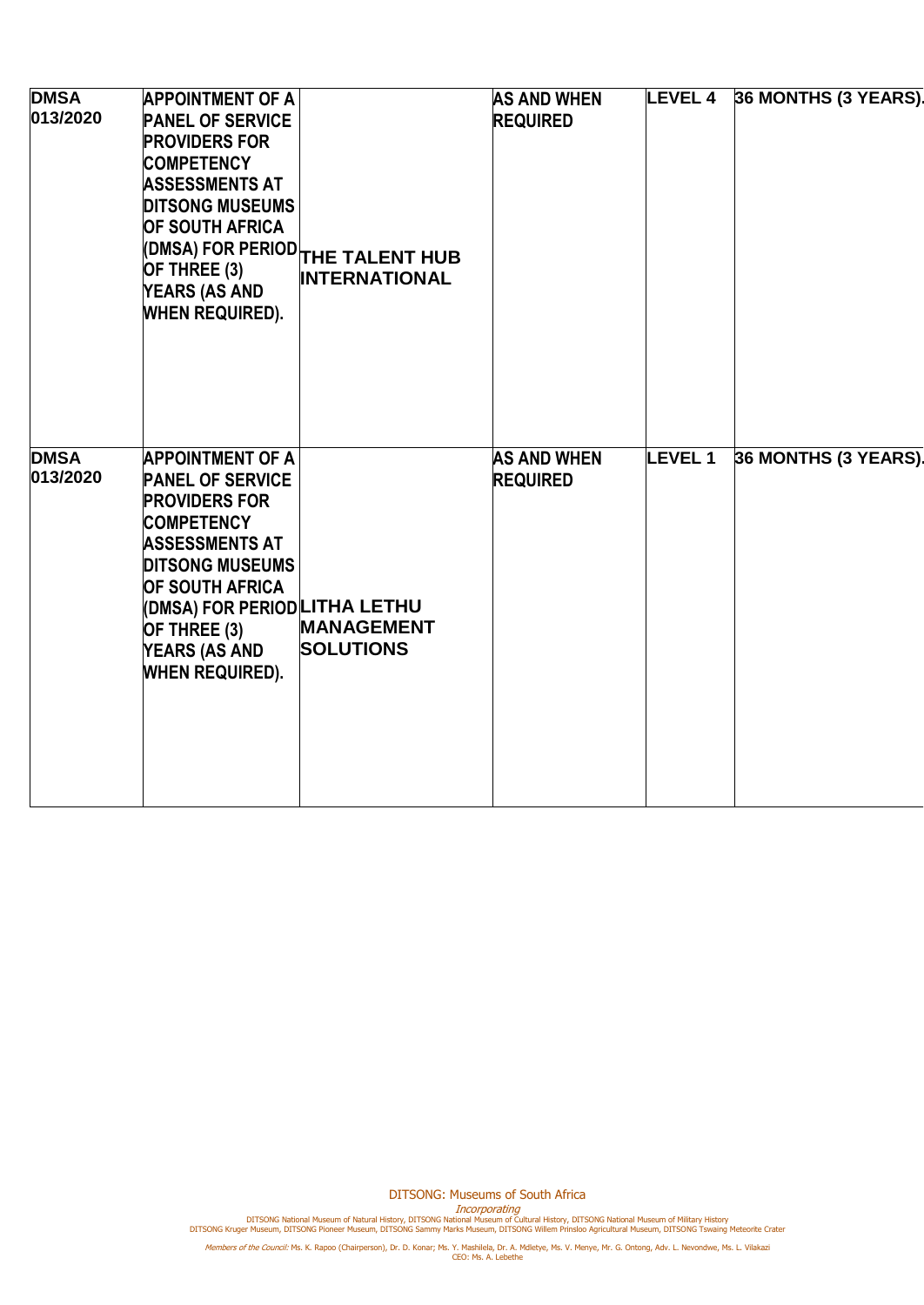| <b>DMSA</b><br>013/2020 | <b>APPOINTMENT OF A</b><br><b>PANEL OF SERVICE</b><br><b>PROVIDERS FOR</b><br><b>COMPETENCY</b><br><b>ASSESSMENTS AT</b><br><b>DITSONG MUSEUMS</b><br><b>OF SOUTH AFRICA</b><br>(DMSA) FOR PERIOD CONSULTING<br>OF THREE (3)<br><b>YEARS (AS AND</b><br><b>WHEN REQUIRED).</b>   | <b>WORKDYNAMICS</b><br><b>ORGANISATIONAL</b><br><b>PSYCHOLOGIST</b> | <b>AS AND WHEN</b><br><b>REQUIRED</b> | <b>LEVEL 2</b> | 36 MONTHS (3 YEARS). |
|-------------------------|----------------------------------------------------------------------------------------------------------------------------------------------------------------------------------------------------------------------------------------------------------------------------------|---------------------------------------------------------------------|---------------------------------------|----------------|----------------------|
| <b>DMSA</b><br>013/2020 | <b>APPOINTMENT OF A</b><br><b>PANEL OF SERVICE</b><br><b>PROVIDERS FOR</b><br><b>COMPETENCY</b><br><b>ASSESSMENTS AT</b><br><b>DITSONG MUSEUMS</b><br><b>OF SOUTH AFRICA</b><br>(DMSA) FOR PERIOD EXPERIENTIAL<br>OF THREE (3)<br><b>YEARS (AS AND</b><br><b>WHEN REQUIRED).</b> | <b>TECHNOLOGIES</b>                                                 | <b>AS AND WHEN</b><br><b>REQUIRED</b> | <b>LEVEL 2</b> | 36 MONTHS (3 YEARS). |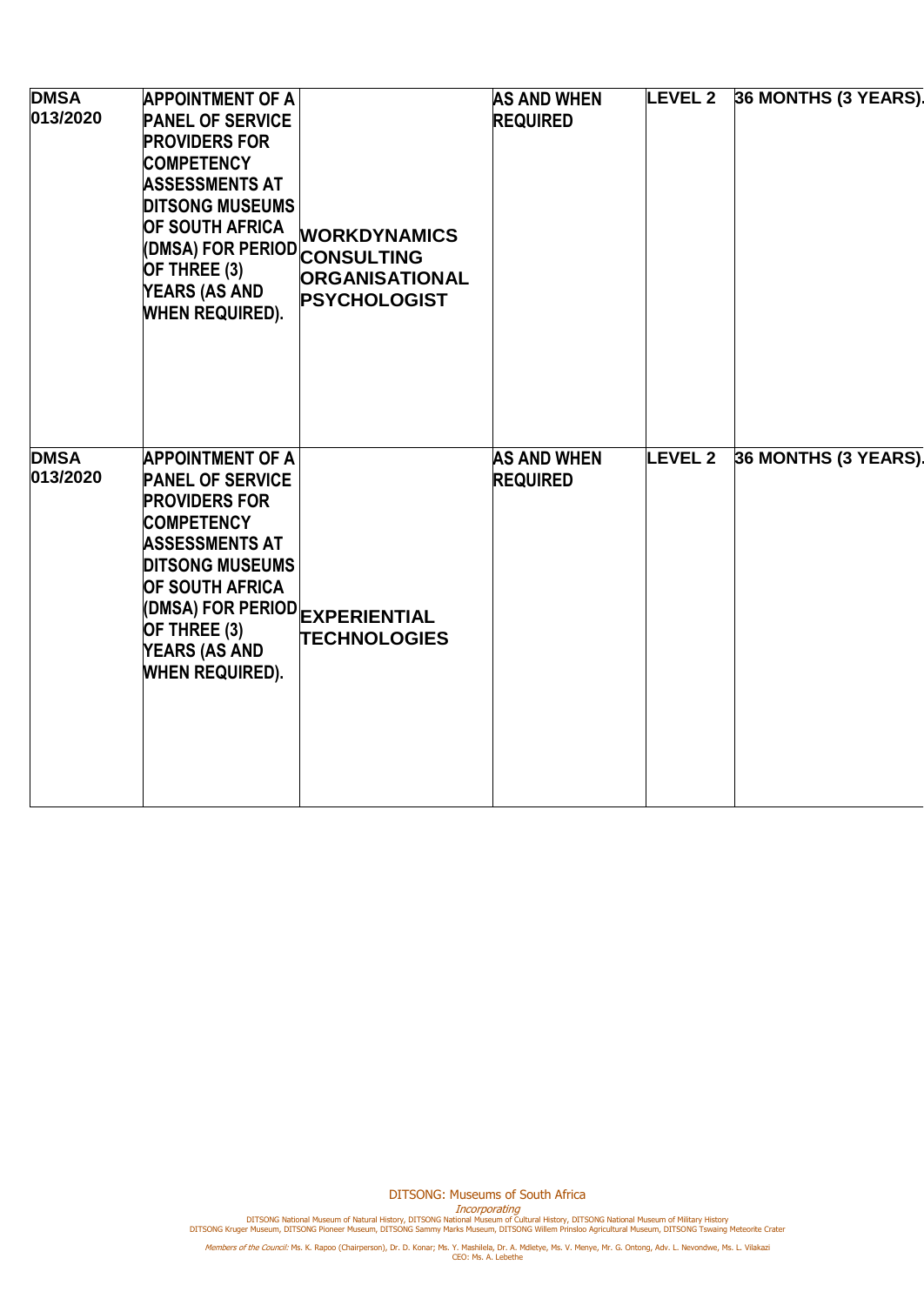| <b>DMSA</b><br>013/2020 | <b>APPOINTMENT OF A</b><br><b>PANEL OF SERVICE</b><br><b>PROVIDERS FOR</b><br><b>COMPETENCY</b><br><b>ASSESSMENTS AT</b><br><b>DITSONG MUSEUMS</b><br><b>OF SOUTH AFRICA</b><br>(DMSA) FOR PERIOD MIE SMART<br>OF THREE (3)<br><b>YEARS (AS AND</b><br><b>WHEN REQUIRED).</b> | <b>VETTING</b><br><b>SOLUTIONS</b>                                                | <b>AS AND WHEN</b><br><b>REQUIRED</b> | <b>LEVEL 1</b> | 36 MONTHS (3 YEARS). |
|-------------------------|-------------------------------------------------------------------------------------------------------------------------------------------------------------------------------------------------------------------------------------------------------------------------------|-----------------------------------------------------------------------------------|---------------------------------------|----------------|----------------------|
| <b>DMSA</b><br>013/2020 | <b>APPOINTMENT OF A</b><br><b>PANEL OF SERVICE</b><br><b>PROVIDERS FOR</b><br><b>COMPETENCY</b><br><b>ASSESSMENTS AT</b><br><b>DITSONG MUSEUMS</b><br><b>OF SOUTH AFRICA</b><br>OF THREE (3)<br><b>YEARS (AS AND</b><br><b>WHEN REQUIRED).</b>                                | $\left($ DMSA) FOR PERIOD $\left _\text{THE}\right.$ ASSESSMENT<br><b>TOOLBOX</b> | <b>AS AND WHEN</b><br><b>REQUIRED</b> | <b>LEVEL 4</b> | 36 MONTHS (3 YEARS). |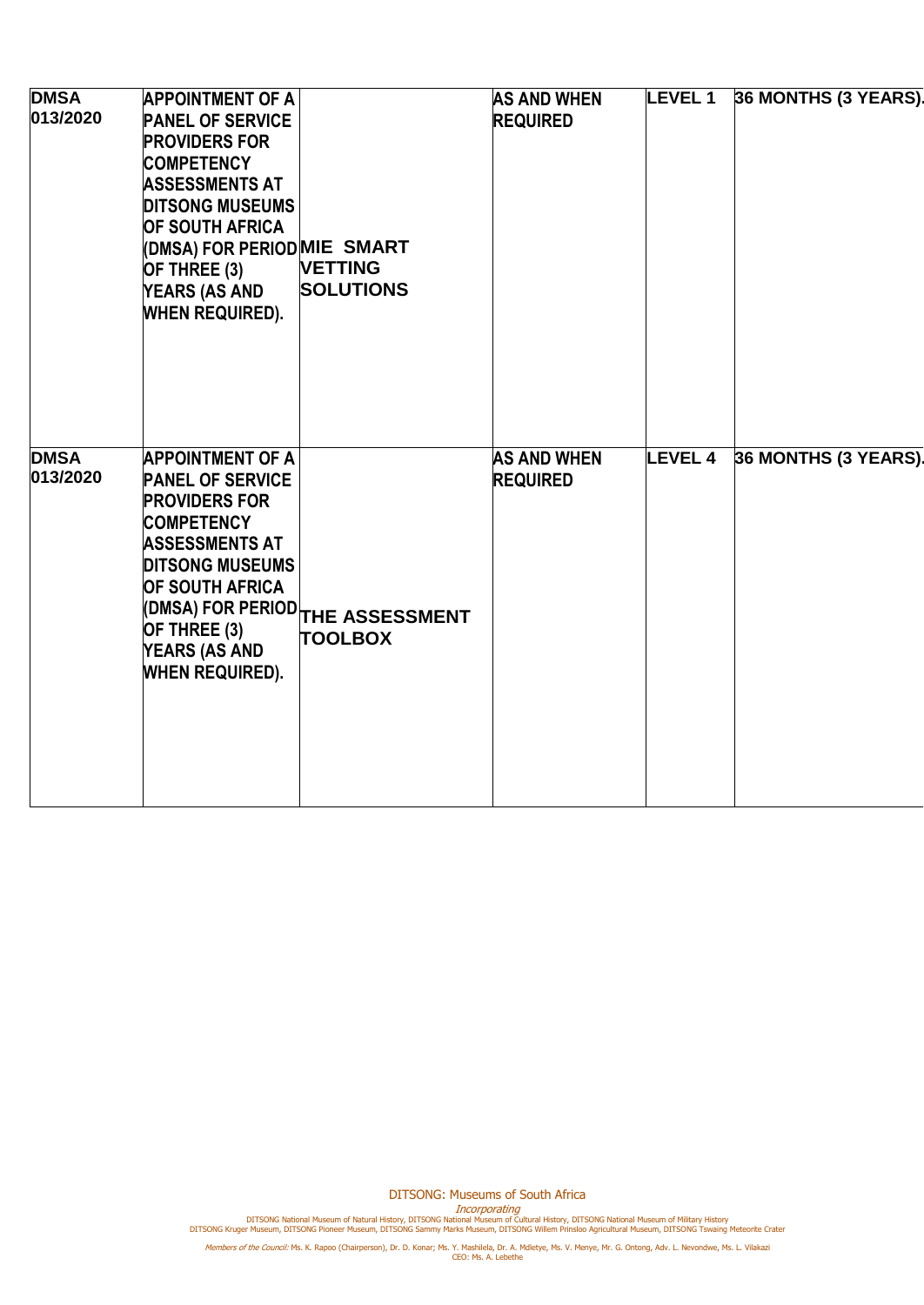| <b>DMSA</b><br>013/2020 | <b>APPOINTMENT OF A</b><br><b>PANEL OF SERVICE</b><br><b>PROVIDERS FOR</b><br><b>COMPETENCY</b><br><b>ASSESSMENTS AT</b><br><b>DITSONG MUSEUMS</b><br><b>OF SOUTH AFRICA</b><br>(DMSA) FOR PERIOD DELOITEE<br>OF THREE (3)<br><b>YEARS (AS AND</b><br><b>WHEN REQUIRED).</b> | <b>CONSULTING</b>                                            | <b>AS AND WHEN</b><br><b>REQUIRED</b> | <b>LEVEL 1</b> | 36 MONTHS (3 YEARS). |
|-------------------------|------------------------------------------------------------------------------------------------------------------------------------------------------------------------------------------------------------------------------------------------------------------------------|--------------------------------------------------------------|---------------------------------------|----------------|----------------------|
| <b>DMSA</b><br>013/2020 | <b>APPOINTMENT OF A</b><br><b>PANEL OF SERVICE</b><br><b>PROVIDERS FOR</b><br><b>COMPETENCY</b><br><b>ASSESSMENTS AT</b><br><b>DITSONG MUSEUMS</b><br><b>OF SOUTH AFRICA</b><br>OF THREE (3)<br><b>YEARS (AS AND</b><br><b>WHEN REQUIRED).</b>                               | DMSA) FOR PERIOD PEOPLE PERFECT<br><b>T/A SIGNIUM AFRICA</b> | <b>AS AND WHEN</b><br><b>REQUIRED</b> | <b>LEVEL 1</b> | 36 MONTHS (3 YEARS). |